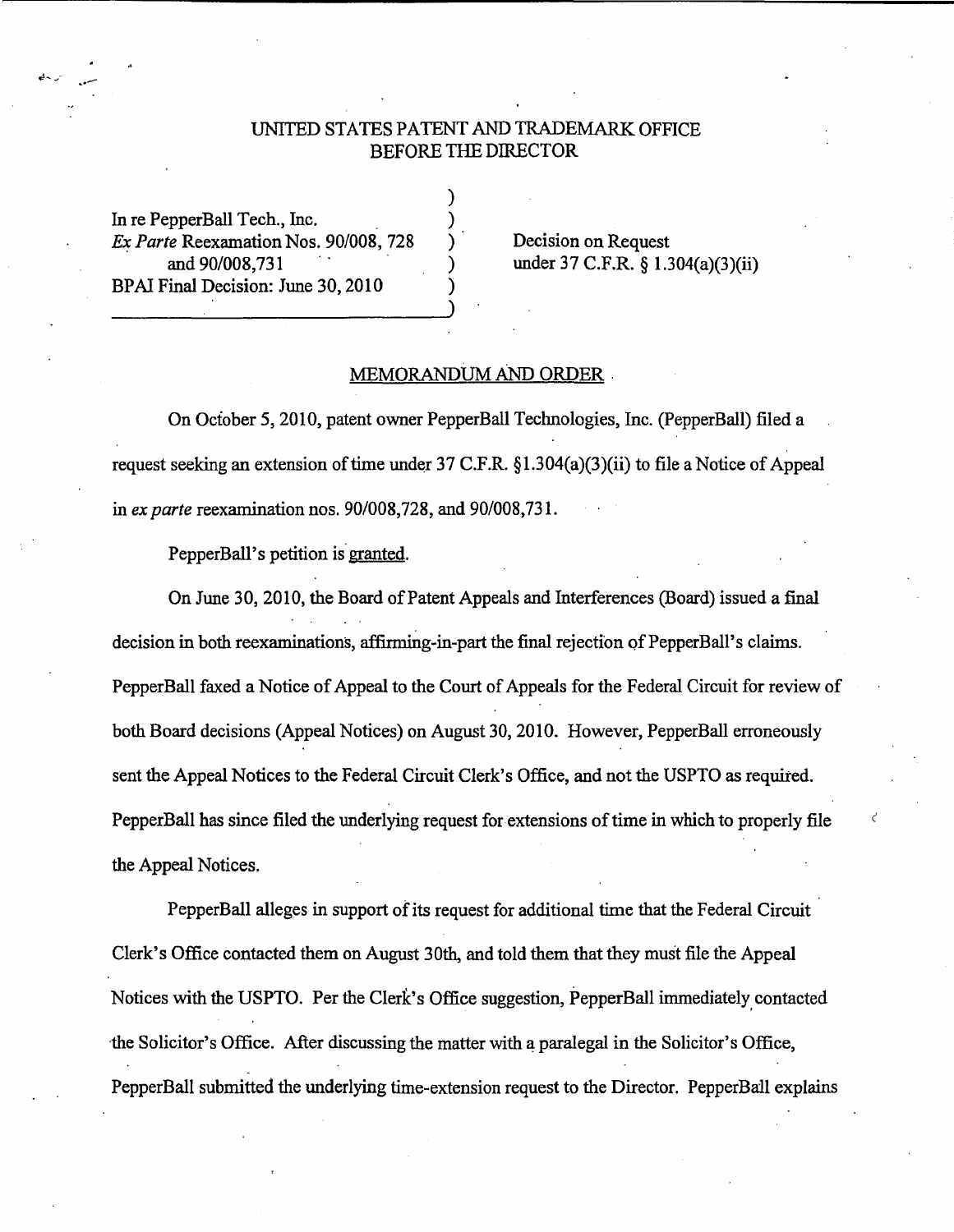that a lack of resources compelled them to handle their Federal Circuit appeal in-house. Similarly, PepperBall CEO John Stiska – who signed the request and indicates that he handled submitting the Notices - states that while he is a lawyer, he has not practiced since 1990, and has never practiced patent law. PepperBall states that given these circumstances, their incorrect belief that they had properly filed the Notices was excusable neglect, and supports providing additional time to remedy their filing errors.

The Director may extend the time for filing a civil action or appeal."after the expiration of the period for filing an appeal or commencing a civil action upon a showing that the failure to act was the result of excusable neglect." 37 C.F.R.  $\S$  1.304(a)(3)(ii). In determining excusable neglect, the PTO applies the standard used by the Federal Courts. MPEP § 1216. The determination of what kinds of neglect are excusable is "an equitable one, taking account of all relevant circumstances surrounding the party's omission. These include ... the danger of prejudice to [another party], the length of the delay and its potential impact on judicial proceedings, the reason for the delay, including whether it was within the reasonable control of the movant, and whether the movant acted in good faith." *Pioneer Inv. Servs. v. Brunswick Assocs. Ltd P'ship,* 507 U;S. 380,395 (1993).

Applying the *Pioneer* factors to this situation ultimately weighs in favor of PepperBall. Of particular relevance to granting the request is the fact that PepperBall attempted to file the Notices within the required two-month window, a strong indication of good-faith conduct. While they did so with the wrong entity and using an improper filing mechanism (the Federal Circuit only accepts filing by facsimile in limited circumstances, *see* Fed. Cir. R. 25), PepperBall attempted to remedy those errors as quickly as possible, thus minimizing the length of the delay.

2